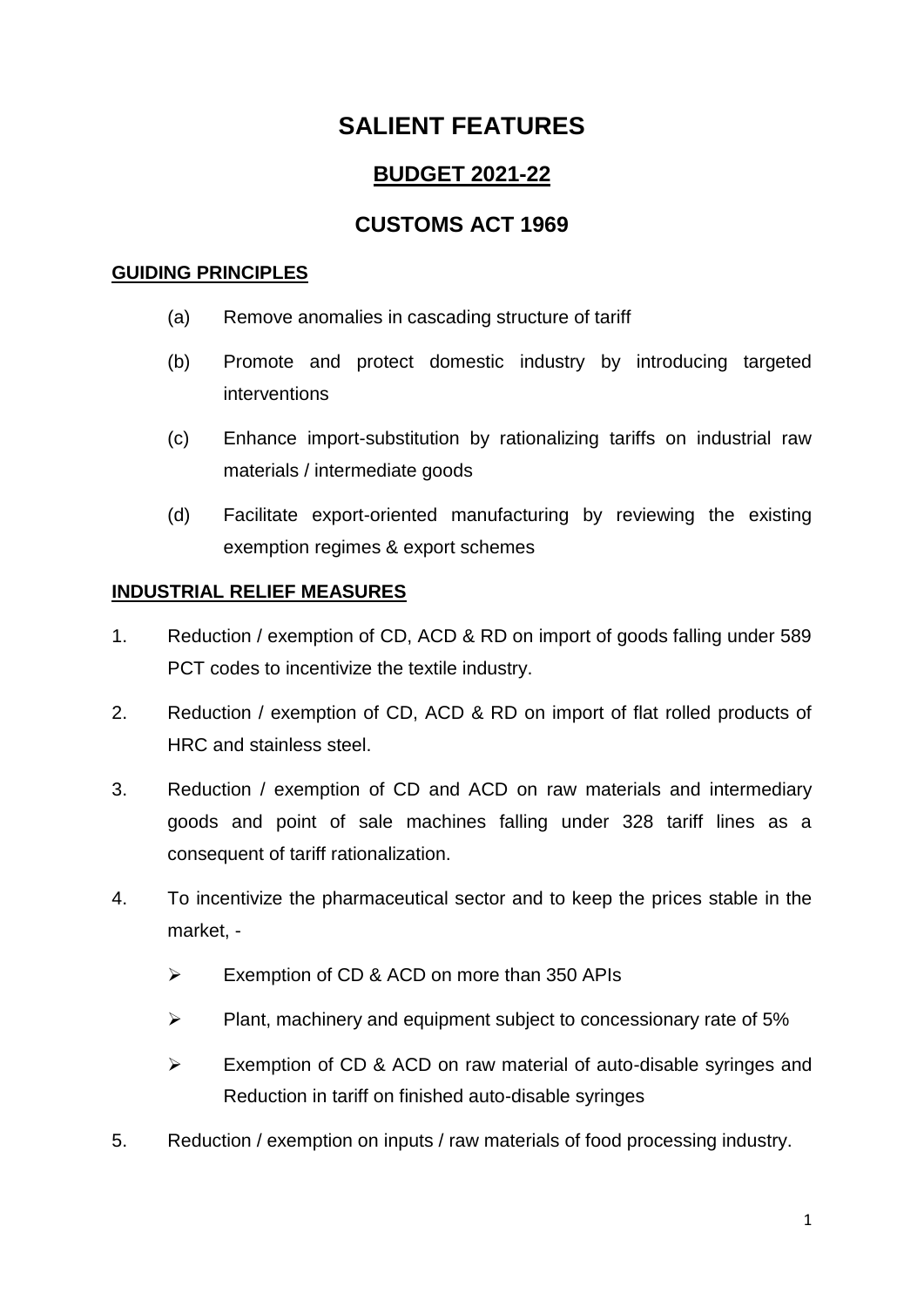- 6. Reduction of CD & ACD on uncoated paper and paperboard for printing and graphic arts industry.
- 7. Reduction / exemption of CD & ACD on Vaccines for veterinary medicines and feed additives to incentivize the dairy sector.
- 8. Reduction / exemption of CD & ACD on goods falling under more than 100 PCT codes relating to Tourism industry.
- 9. Reduction of duties on raw material/inputs of footwear industry.
- 10. Reduction / exemption of CD & ACD on inputs for poultry industry.
- 11. Reduction / exemption of CD & ACD on raw material for manufacturer of aseptic plastic packaging.
- 12. Exemption of ACD on import of raw materials for cables / optical fiber manufacturers.
- 13. Reduction / Exemption of CD & ACD on raw materials for Paint Industry.
- 14. Reduction / Exemption of CD & ACD on raw materials for Chemical and Artificial Leather Industry.
- 15. Reduction / Exemption of CD & ACD on inputs for Electronics Manufacturing Industry.
- 16. Reduction / exemption of CD & ACD on raw materials / inputs of furniture, coating, boiler manufacturing industry, bobbins and cops manufacturing industry etc.

#### **RELIEF TO COMMON MAN**

- 17. Reduction of ACD on goods falling under 2436 tariff lines pertaining to 20% customs duty slab from 7% to 6%.
- 18. Extension in exemption from customs duties on import of COVID-19 related items for further six month.
- 19. Exemption of CD &ACD on Inputs of Ready-To-Use Supplementary Foods (RUSF) and Ready-To-Use Therapeutic Food (RUTF).
- 20. Exemption of CD & ACD on 06 life-saving drugs.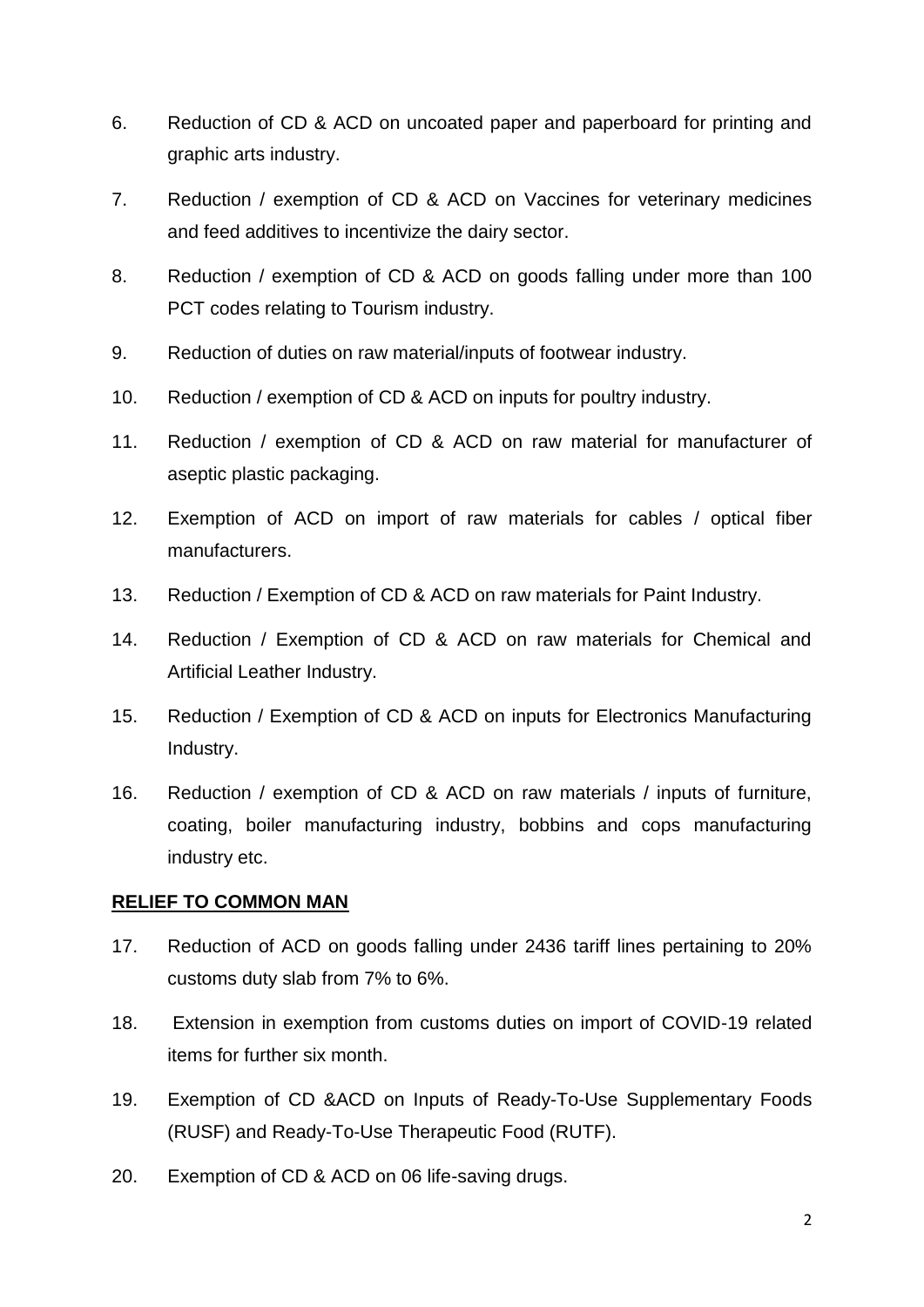- 21. Enhance the value of unsolicited gifts through post or courier from Rs.20,000 to 30,000.
- 22. Exemption of CD & ACD on import of grain storage hermetic bags and cocoons.
- 23. Rationalization of tariff structure on auto sector.

#### **REVIEW OF REGULATORY DUTY (RD) REGIME:**

- 24. Rationalization of RD on import of Mobile Phones to encourage import substitution
- 25. Increase in rates of RD on import of non-essential / luxury items to support local industry.
- 26. Reduction of RD on import of cocoa paste, butter and powder being industrial input goods.

### **EXPORT FACILITATION MEASURES:**

- 27. To ease of doing business, a new Uniform Export Facilitation Scheme is being proposed. The existing schemes shall be phased out in next two years.
- 28. Bond to Bond Transfer of goods through WeBOC without prior approval of the Collector is being proposed to be allowed.
- 29. Reduction of RD on export of molasses, skin and hides to boost positive image of the country with our important trading partners across the world.

#### **MISCELLANEOUS**

1. Establishment of Border Sustenance Markets to mitigate the problems faced by the people residing in border areas due to fencing and counter-smuggling measures.

### **LEGISLATIVE CHANGES:**

- 1) Introduction of a concept of Common bonded warehousing to encourage Small and Medium Enterprises.
- 2) Empowering Collector of customs to determine customs value there by facilitating trade.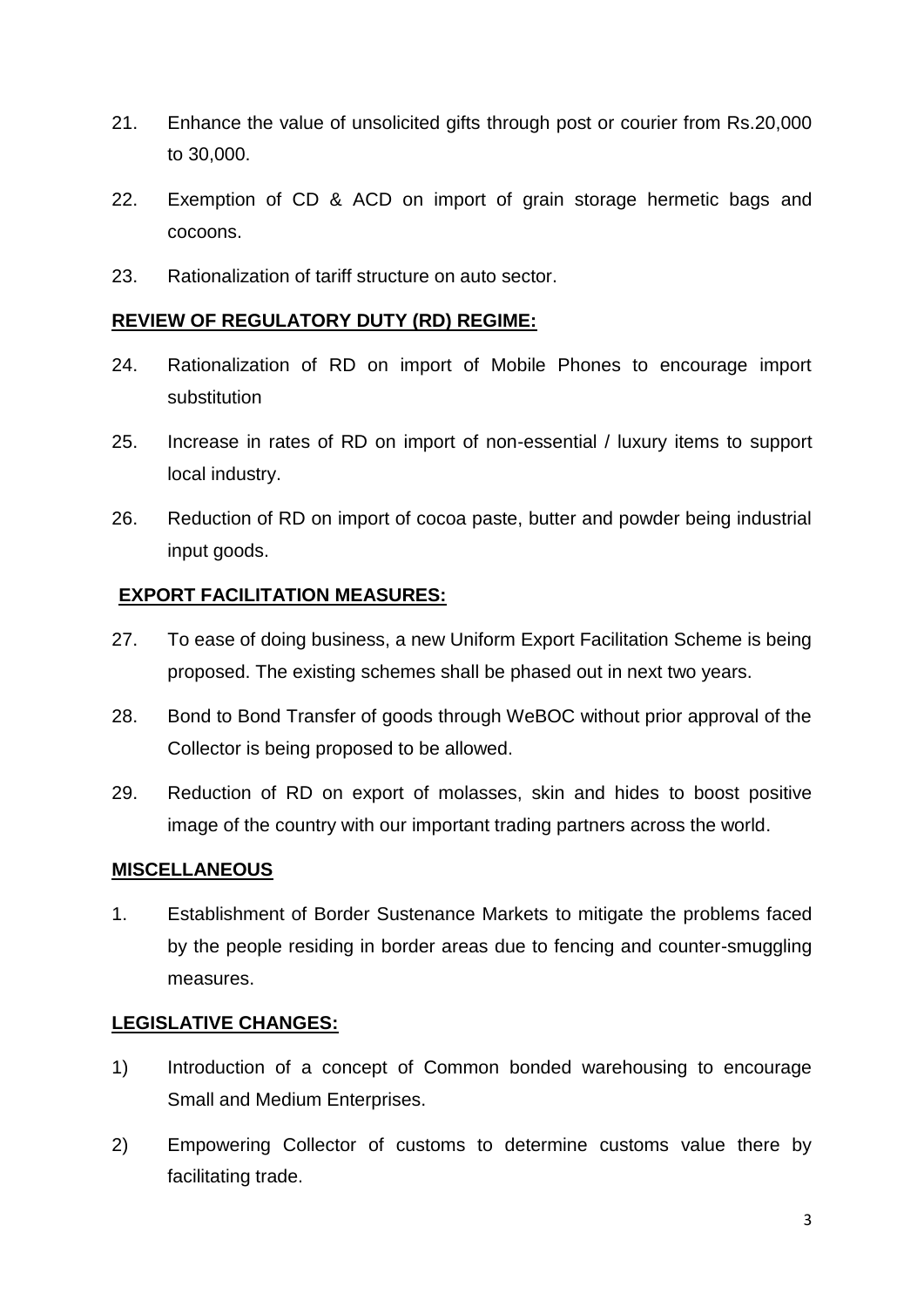- 3) Enabling the Director General Valuation to take appropriate decision on appeal and capping the time limit for such proceedings. Facilitation of trade by avoiding time consumed in unnecessary litigations.
- 4) Allowing the importers to amend manifest till berthing event without seeking approval from custom authorities and hence ease of doing business.
- 5) Enable customs authorities to allow bonafide amendment in into-bonds goods declaration and thus facilitate trade.
- 6) Allowing the Collector to extend warehousing period for six months. Reducing the processing time of the requests and promoting ease of doing business.
- 7) Reducing the time limit allowed for decision of the cases wherein the impugned goods are lying at sea ports, airports or dry-ports and thus decreasing the cost of doing business.
- 8) Enable customs authorities to issue correction / corrigendum certificate in case of genuine / obvious error and facilitate trade.
- 9) Inclusion of other law enforcement agencies for the purpose of reward and increasing their motivation.
- 10) Affording opportunity of being heard to the registered users of WeBOC in accordance with the canons of natural justice.
- 11) Increasing the period of validity of advance ruling from the current one year to three years in accordance with international benchmarks and facilitating trade thereof.
- 12) Provision for the classification committee to avoid unnecessary litigation on account of classification disputes and consequently decreasing the cost of doing business.
- 13) Removal of fine in case of delay in filing of goods declaration and thereby providing ease of doing business.

#### **ENFORCEMENT FEATURES:**

1) Inclusion of master bill of lading and certificate of origin in the existing definition of document to discourage origin fraud.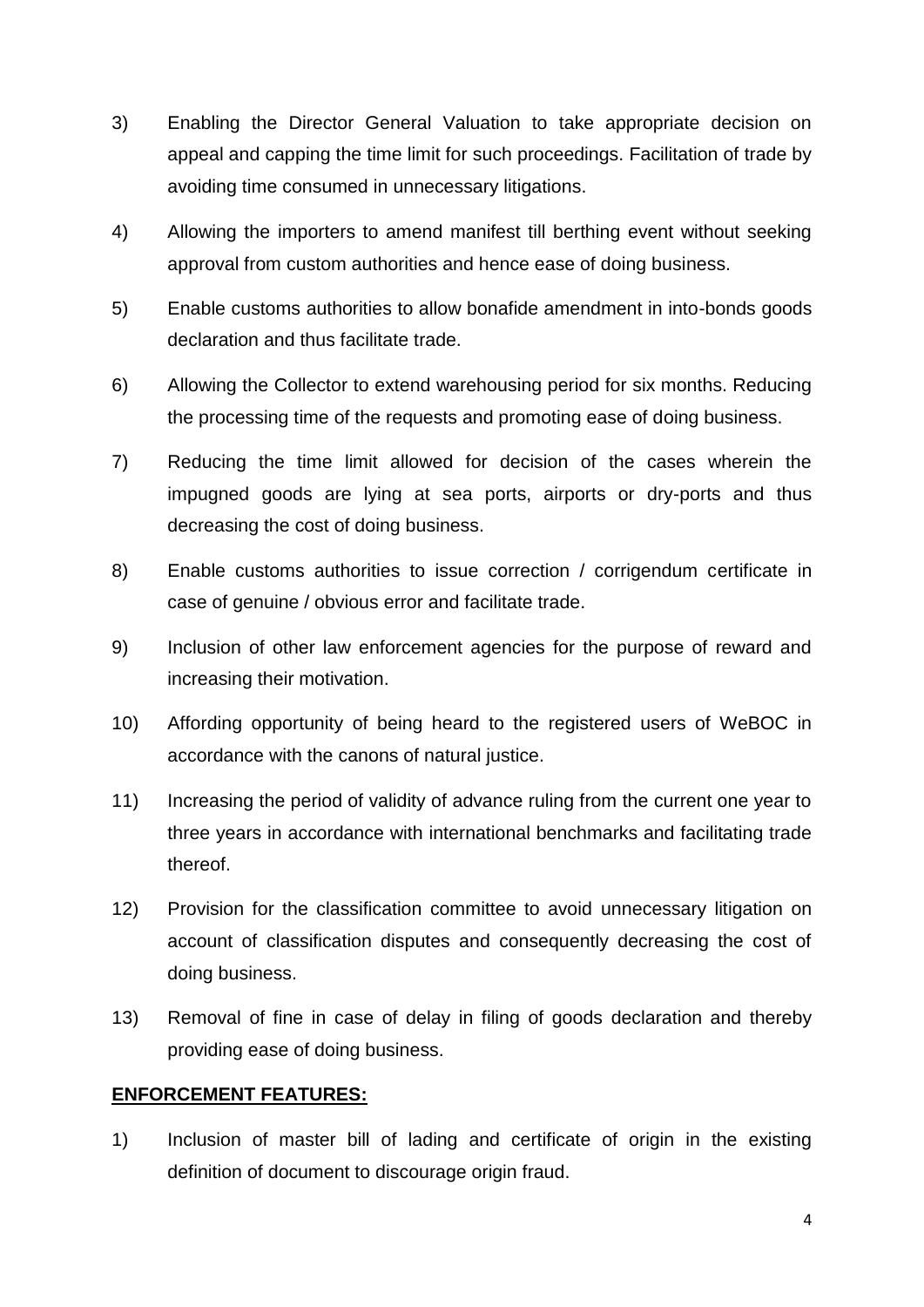- 2) Inclusion of the retailing in definition of smuggling to discourage retailers from selling smuggled goods.
- 3) Making shipping lines responsible for re-export of banned items imported in commercial quantities.
- 4) Increasing the pitch of fine in case of non-placement of invoice and packing list in container to inculcate compliance.
- 5) Discouraging smuggling by denying release of vehicles used repeatedly for smuggling against redemption fine.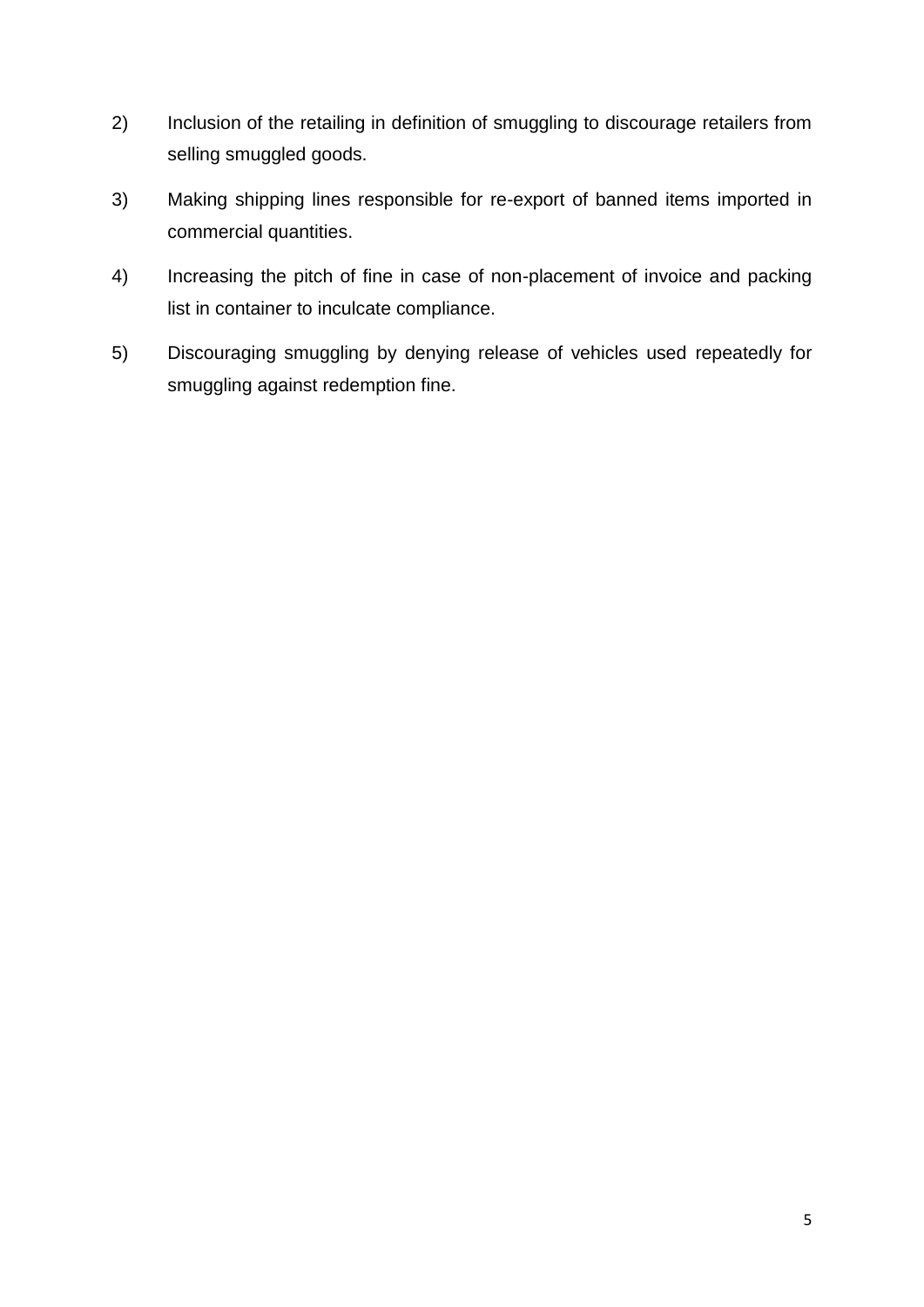### **BUDGET 2021-22**

## **SALES TAX ACT 1990**

The proposed budgetary measures pertaining to Sales Tax for FY 2021-22 are:

### **REVENUE MEASURES**

- 1. The sale of goods through online market place is proposed to be brought into the sales tax net by deeming the online market place as supplier in respect of third party sales through their platform.
- 2. For specified goods, it is proposed that it may be made mandatory for manufacturers of such goods to obtain brand license for each separate brand or SKU.
- 3. Section 56C provides for prize scheme to promote tax culture. To ensure that the said incentive is not misused, a new sub-section is proposed to be inserted to provide for randomize "mystery shopping".
- 4. The rate of sales tax on potassium chlorate is proposed to be increased from Rs. 80 per kg to Rs. 90 per kg in addition to 17% standard rate.
- 5. Zero-rating is proposed to be withdrawn from Petroleum Crude Oil, parts/components of zero-rated plant and machinery, import of plant and machinery by petroleum and gas sector and supply, repair and maintenance of ships.
- 6. Sixth Schedule is proposed to be streamlined and exemptions other than relating to basic food items, health and education are proposed to be withdrawn.
- 7. Eighth Schedule is proposed to be streamlined and reduced rates other than relating to basic food items, health and education are proposed to be brought into standard regime.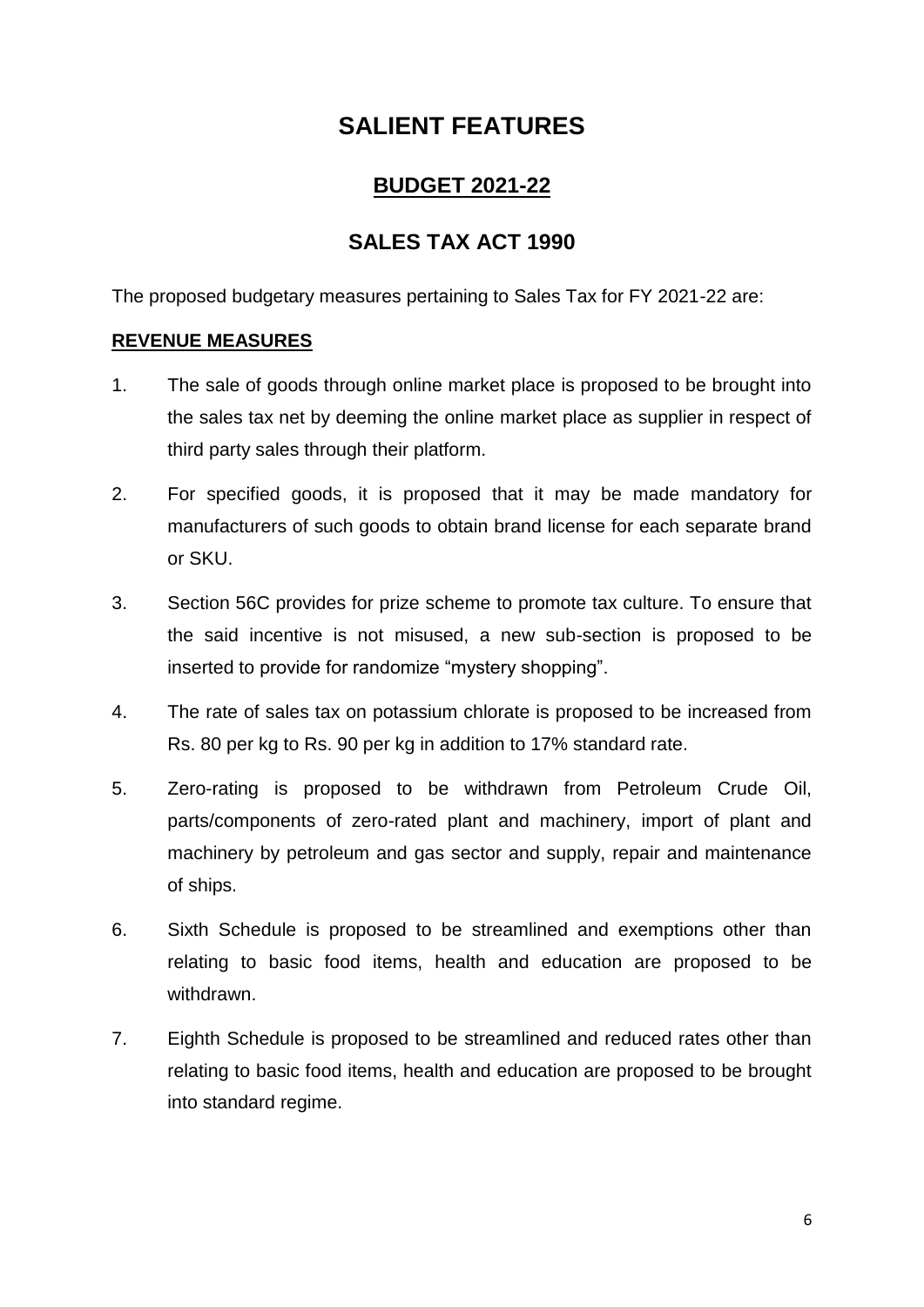- 8. Reclaimed lead and used lead batteries is an unorganized sector. Therefore, entire amount of sales tax in respect of sales of such goods is proposed to be withheld at source under Eleventh Schedule.
- 9. To ensure collection of due taxes, sales tax on sugar is proposed to be levied on retail price by including the said product in Third Schedule.

#### **RELIEF MEASURES**

- 10. The minimum annual threshold of turnover from all supplies for cottage industry is proposed to be increased from Rs. 3 million to Rs. 10 million.
- 11. The threshold of shop area in case of furniture outlet/showrooms is proposed to be increased from 1000 square feet to 2000 square feet for inclusion in tier-1 retailer.
- 12. Public limited companies are proposed to be excluded from the purview of section 8B.
- 13. A separate section introduced for allowing extension of time for furnishing of return.
- 14. Exemption is proposed to be granted to art and printing paper for publication and printing of Holy Quran.
- 15. Exemption on import of CKD kits for electric vehicles by manufacturers granted by Tax Laws (Amendment) Ordinance, 2021 is proposed to be incorporated in the Sixth Schedule.
- 16. To facilitate international athletes, exemption to goods temporarily imported by athletes/sportsmen granted by Tax Laws (Amendment) Ordinance, 2021 is proposed to be incorporated in the Sixth Schedule.
- 17. Tax exemption to auto disable syringes granted vide Tax Laws (Second Amendment) Ordinance, 2021 is proposed to be incorporated in the Sixth Schedule.
- 18. To encourage IT industry in the country, import of plant, machinery and raw material by Special Technology Zone is proposed to be exempted from sales tax.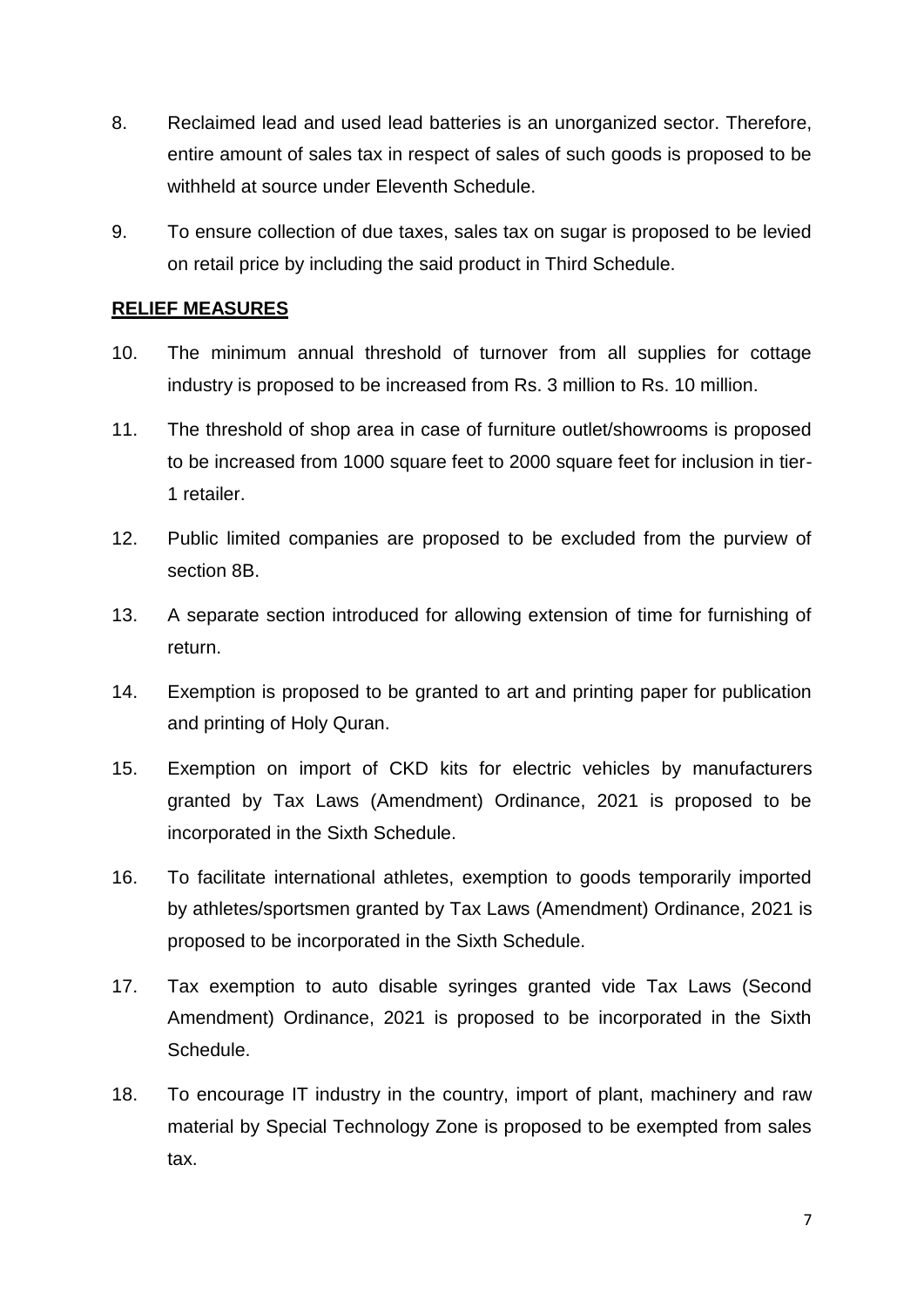- 19. To facilitate farmers and encourage storage of grain, tax exemption on locally manufactured silos is proposed to be granted till 30.06.2026.
- 20. Reduced rate of sales tax @ 1% on locally supply of electric vehicles granted vide Tax Laws (Amendment) Ordinance, 2021 is proposed to be incorporated in the Sixth Schedule.
- 21. In order to address litigation issue, fixed tax on SIM cards is proposed to be deleted with effect from 1<sup>st</sup> July, 2020.
- 22. Exemption from value addition tax on import of electric vehicles, CKD kits for small car, 2-3 wheelers, HCVs and all these vehicles in CBU conditions was granted vide Tax Laws (Amendment) Ordinance, 2021 is proposed to be incorporated in the Twelfth Schedule.
- 23. For facilitation purpose, the concept of constructive payment is proposed to be introduced in section 73.
- 24. To provide relief to the registered persons, the benefit of compensation for delayed payment of refund is also proposed to be extended to those persons in whose case order under section 66 is passed.
- 25. For promoting ease of doing business, the concept of Common Identifier Number is proposed to be introduced.
- 26. For establishment of Border Sustenance Markets, exemption from sales tax is proposed to be granted on food related and other consumable goods.
- 27. In order to introduce umbrella Export Facilitation Scheme by Customs Wing, exemption on import and zero-rating on local supplies in respect of raw materials, components, parts and plant and machinery to authorized exporters is proposed.
- 28. Rising prices of locally manufactured small cars is a major concern for low earning families. Accordingly it is proposed that small cars upto engine capacity of 850cc may be exempted from value added tax besides reducing sales tax rate from 17% to 12.5%.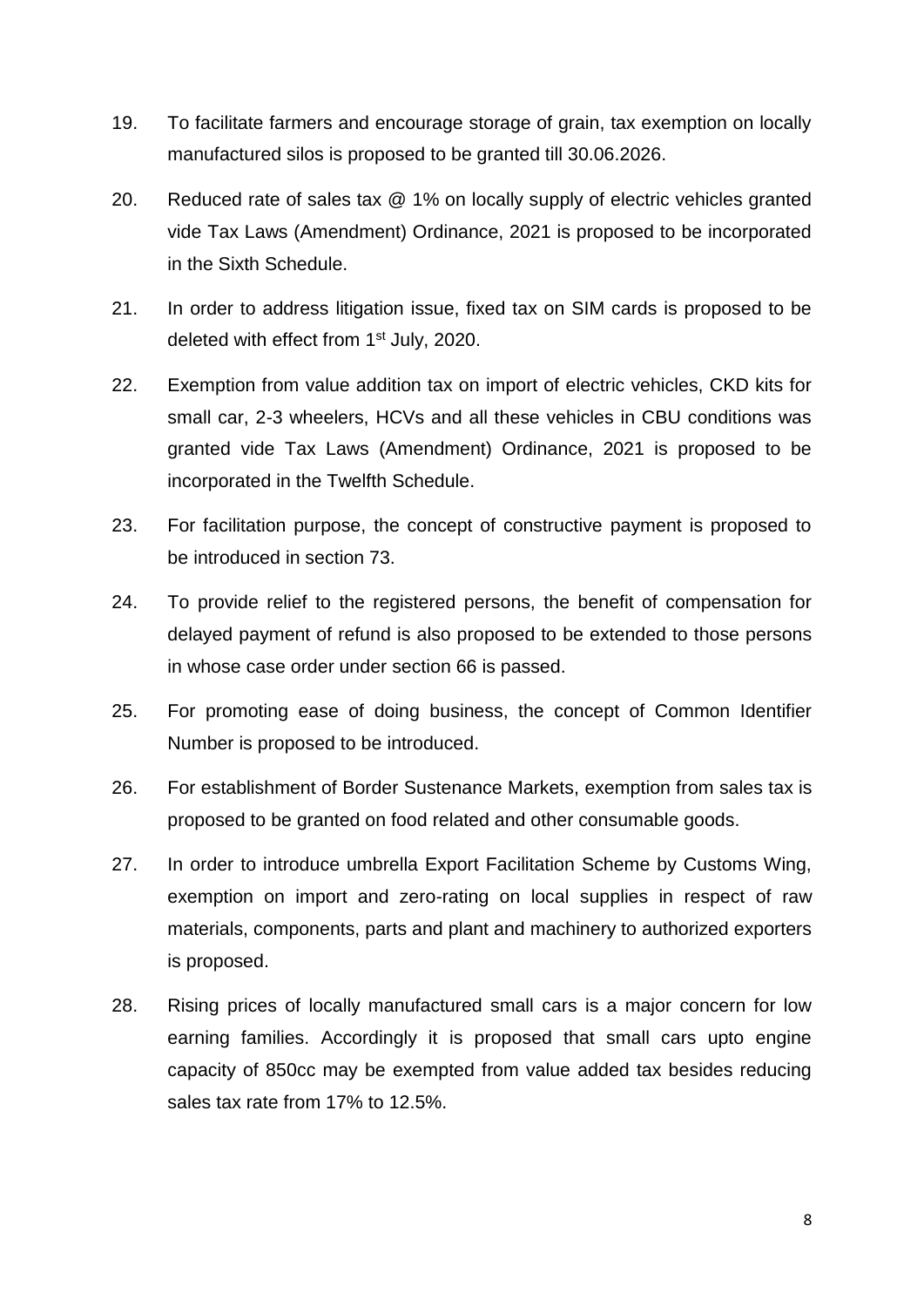#### **STREAMLINING MEASURES**

There are various provisions in the Sales Tax Act 1990 which require some corrections or streamlining, while some changes are being proposed for the purpose of Ease of Doing Business for registered persons. At places some drafting errors also need to be corrected. All such measure are listed below:

| <b>S. No.</b> | <b>Section</b> | <b>Amendments proposed with Rationale</b>                |
|---------------|----------------|----------------------------------------------------------|
| 1             | 2(4AA)         | new definition has been inserted<br>define<br>A<br>to    |
|               |                | Commissioner (Appeals).                                  |
| 2.            | 2(37)(iii)     | The word "of" is inserted to correct drafting error      |
| 3.            | 2(43A)(g)      | The definition of tier-1 retailer is streamlined through |
|               |                | insertion of a new clause whereby a retailer who has     |
|               |                | acquired point of sale accepting payment through         |
|               |                | debit or credit cards from banking companies or any      |
|               |                | other digital payment service provider authorized by     |
|               |                | State Bank of Pakistan is also included in the           |
|               |                | definition of tier-1 retailer                            |
| 4.            | 3(1B)(a)       | The word "on" is substituted to correct drafting error.  |
| 5.            | 11(5)          | Under section 11(5), a show-cause notice can be          |
|               |                | issued for recovery of amounts not paid or short-paid    |
|               |                | within five years of relevant date. Since sales tax is   |
|               |                | payable on monthly basis, the time bar also applies      |
|               |                | on monthly basis. However, audits are undertaken on      |
|               |                | full-6.year basis. Furthermore, audits for income tax    |
|               |                | and sales tax for the same financial or tax year are     |
|               |                | undertaken concurrently, the demand in case of           |
|               |                | sales tax may get time-barred one to two years           |
|               |                | earlier as compared to demand for income tax. In         |
|               |                | order to streamline the said provision, the words        |
|               |                | "relevant date", is proposed to be changed with the      |
|               |                | words "end of the financial year in which the relevant   |
|               |                | date falls"                                              |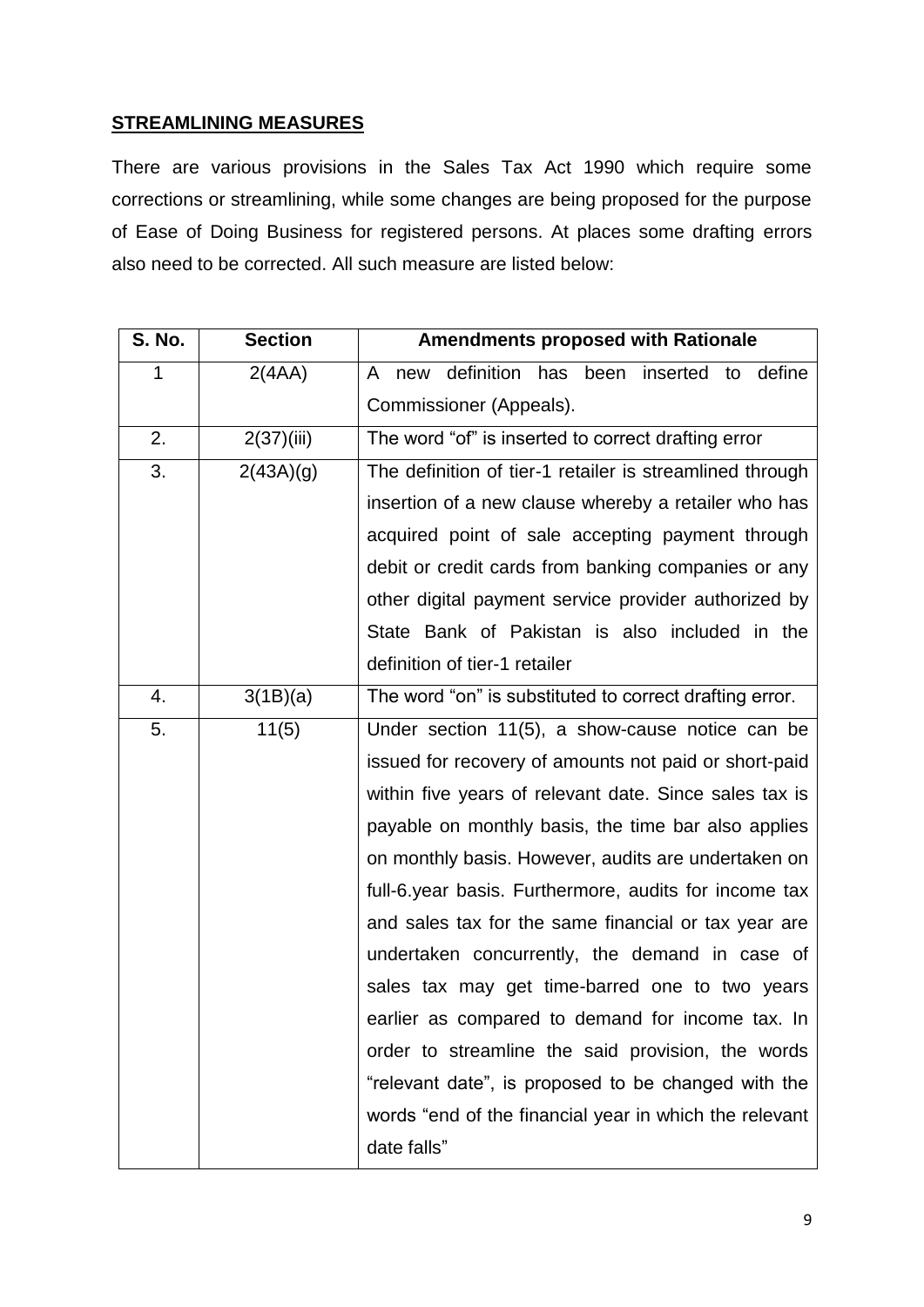| 6.  | 25AA(2)               | A new sub-section is added to provide enabling           |  |
|-----|-----------------------|----------------------------------------------------------|--|
|     |                       | provision in the Act for prescribing rules for           |  |
|     |                       | determining transfer pricing of taxable supplies         |  |
|     |                       | between associates to reflect fair market value in       |  |
|     |                       | arm's length transactions.                               |  |
| 7.  | 22(1)                 | Section 22(1) has been amended to strengthen and         |  |
|     |                       | streamline the requirement of record keeping.            |  |
| 8.  | 47(7)                 | For the word "Collector", the word "Commissioner" is     |  |
|     |                       | substituted to correct drafting error.                   |  |
| 9.  | 48(2)                 | Enabling provision has been inserted in respect of       |  |
|     |                       | request from a foreign jurisdiction under a tax treaty,  |  |
|     |                       | a multilateral convention, and inter-governmental        |  |
|     |                       | agreement or similar agreement or mechanism.             |  |
| 10. | 50(2)                 | Procedure for collection, arrangement and publishing     |  |
|     |                       | of the rules issued under Sales Tax Act, 1990 has        |  |
|     |                       | been streamlined.                                        |  |
| 11. | 56A                   | Provisions regarding sharing of data with foreign        |  |
|     |                       | countries<br>on reciprocal basis were<br>introduced      |  |
|     |                       | through Tax Laws (Amendment) Ordinance, 2021             |  |
|     |                       | which is now being incorporated in Sales Tax Act,        |  |
|     |                       | Moreover, mechanism for assistance<br>1990.<br><i>in</i> |  |
|     |                       | recovery of taxes on request from foreign countries      |  |
|     |                       | on reciprocal basis is also proposed by inserting sub-   |  |
|     |                       | section (3).                                             |  |
| 12. | 76(2)                 | Enabling provision has been inserted for authorizing     |  |
|     |                       | and prescribing the manner for utilizing the fees and    |  |
|     |                       | service charges collected under section 76(1)            |  |
| 13. | 18<br>S.<br>No.<br>Οf | S. No. 18 of Table-II of Sixth Schedule to the Sales     |  |
|     | Table-II<br>the<br>οf | Tax Act, 1990 which grant exemption to marble and        |  |
|     | <b>Sixth Schedule</b> | granite manufacturers having annual turnover less        |  |
|     |                       | than Rs. 5 million, is proposed to be omitted. The       |  |
|     |                       | said exemption is already available under section        |  |
|     |                       | 2(5AB) of the Sales Tax Act, 1990.                       |  |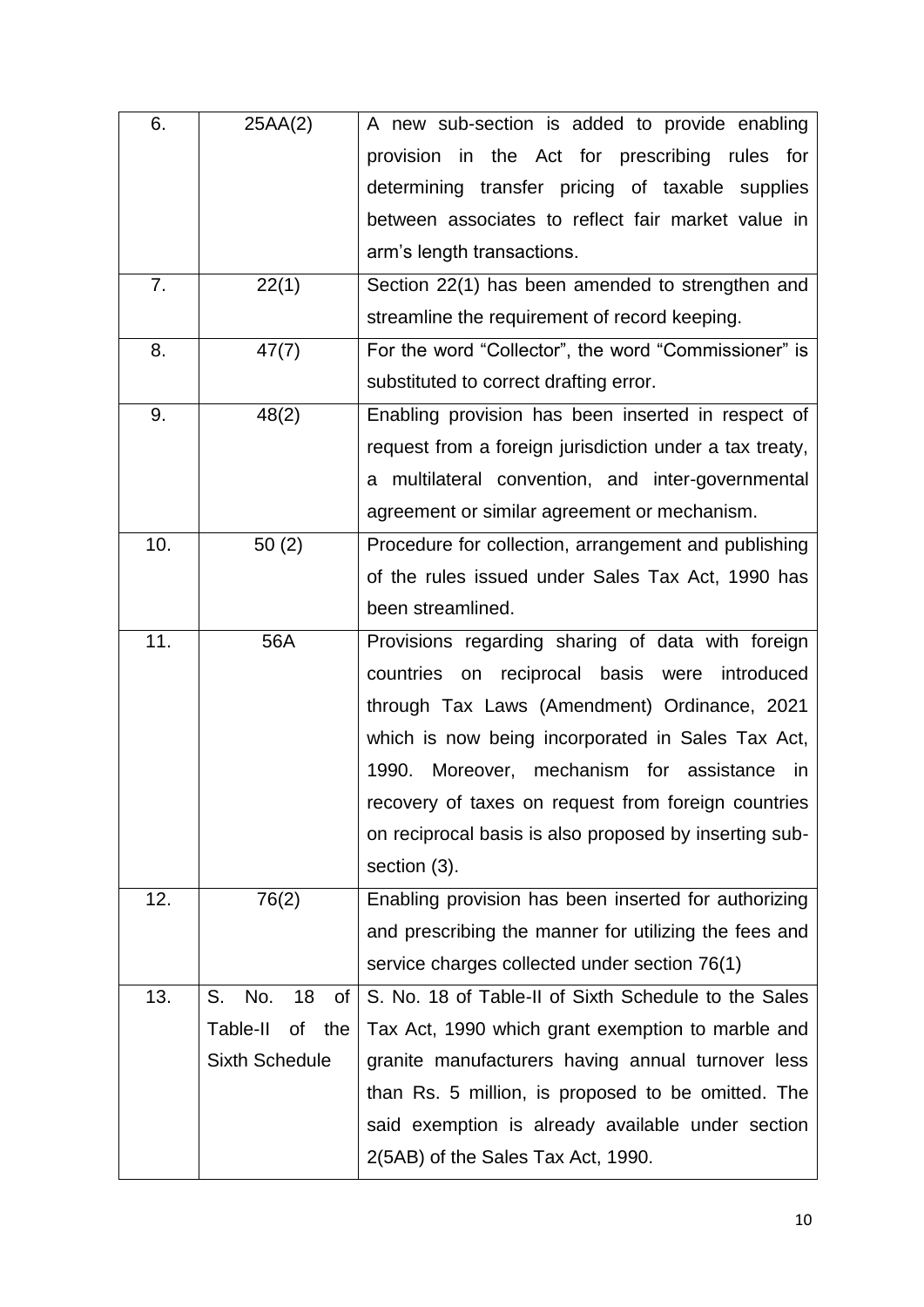| 14. |                       | S. No. 19 and 20 Exemption on bricks and crush stones has already          |
|-----|-----------------------|----------------------------------------------------------------------------|
|     |                       | of Table-II of the expired on $30th$ June, 2018. Accordingly, these serial |
|     | <b>Sixth Schedule</b> | numbers are proposed to be omitted being                                   |
|     |                       | redundant.                                                                 |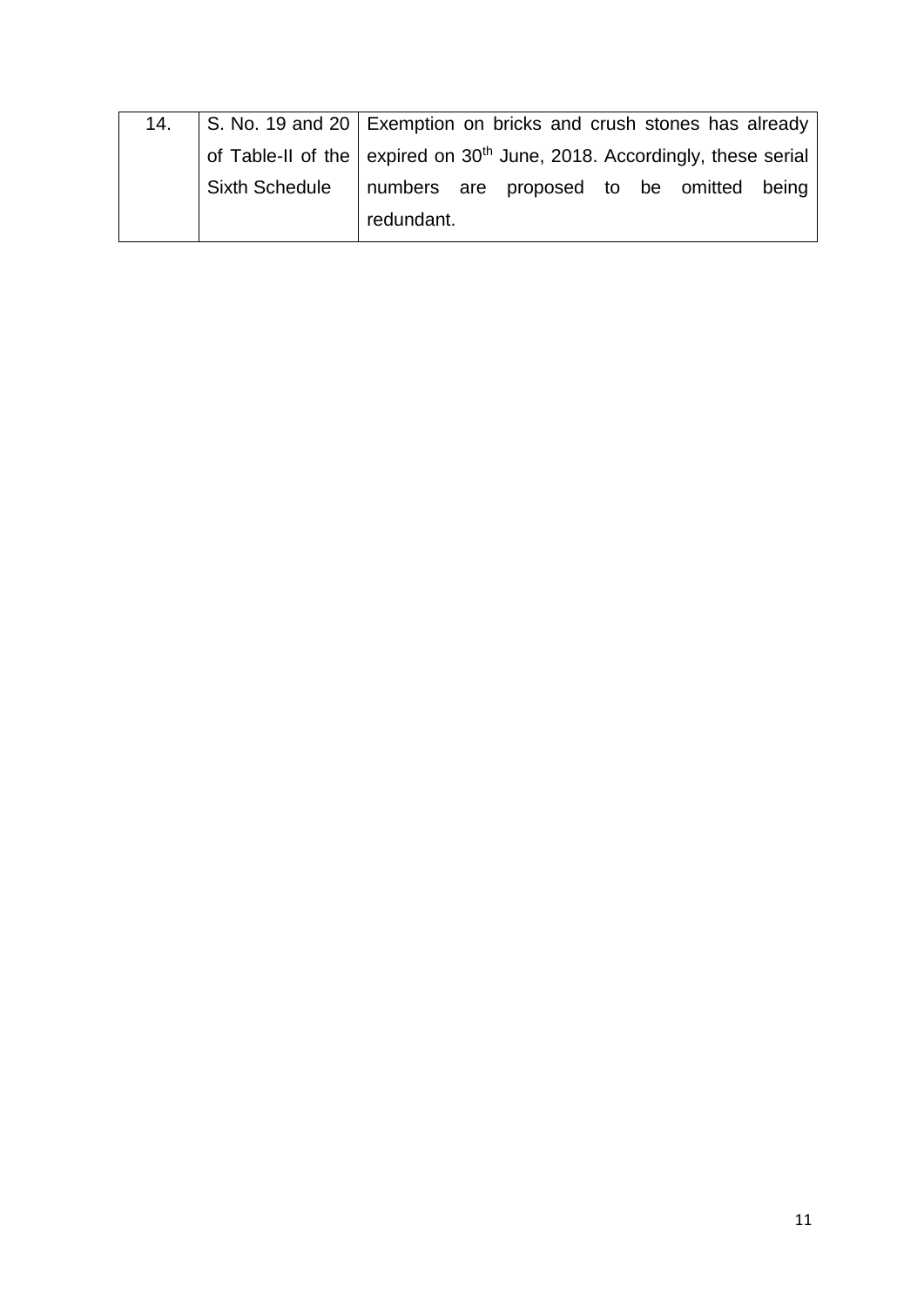### **BUDGET 2021-22**

### **FEDERAL EXCISE ACT 2005**

The proposed budgetary measures pertaining to Federal Excise Duty (FED) for FY 2021-22 are:

### **REVENUE MEASURES**

- 1. In order to reap reasonable revenue from this sector, federal excise on mobile phone calls exceeding three minutes @ Re 1 per call, SMS message @ Re. 0.1 per SMS, and internet data usage @ Rs. 5 per GB is being proposed. This will result into mild taxation of a broad spectrum of population.
- 2. Electronically heated tobacco products are also proposed to be brought into the tax net by inserting new S. No. 8c of Table-1 of the First Schedule to the Federal Excise Act, 2005.

### **RELIEF MEASURES**

- 3. In order to facilitate the people of tribal area and encourage investment and economic growth in these areas, exemption is being given from levy of FED to the industrial units located in FATA and PATA.
- 4. The provision to revise return without prior approval of the Commissioner-IR which is available in Sales Tax Act, 1990 is now proposed to be made available in Federal Excise Act, 2005.
- 5. Exemption from federal excise duty to 4-wheelers granted vide granted vide Tax Laws (Amendment) Ordinance, 2021 is proposed to be incorporated in the Federal Excise Act.
- 6. The rate of federal excise duty on telecommunication is proposed to be reduced from 17% to 16%.
- 7. Payment on account of Merchant Discount Rate (MDR) is proposed to be excluded from the purview of FED.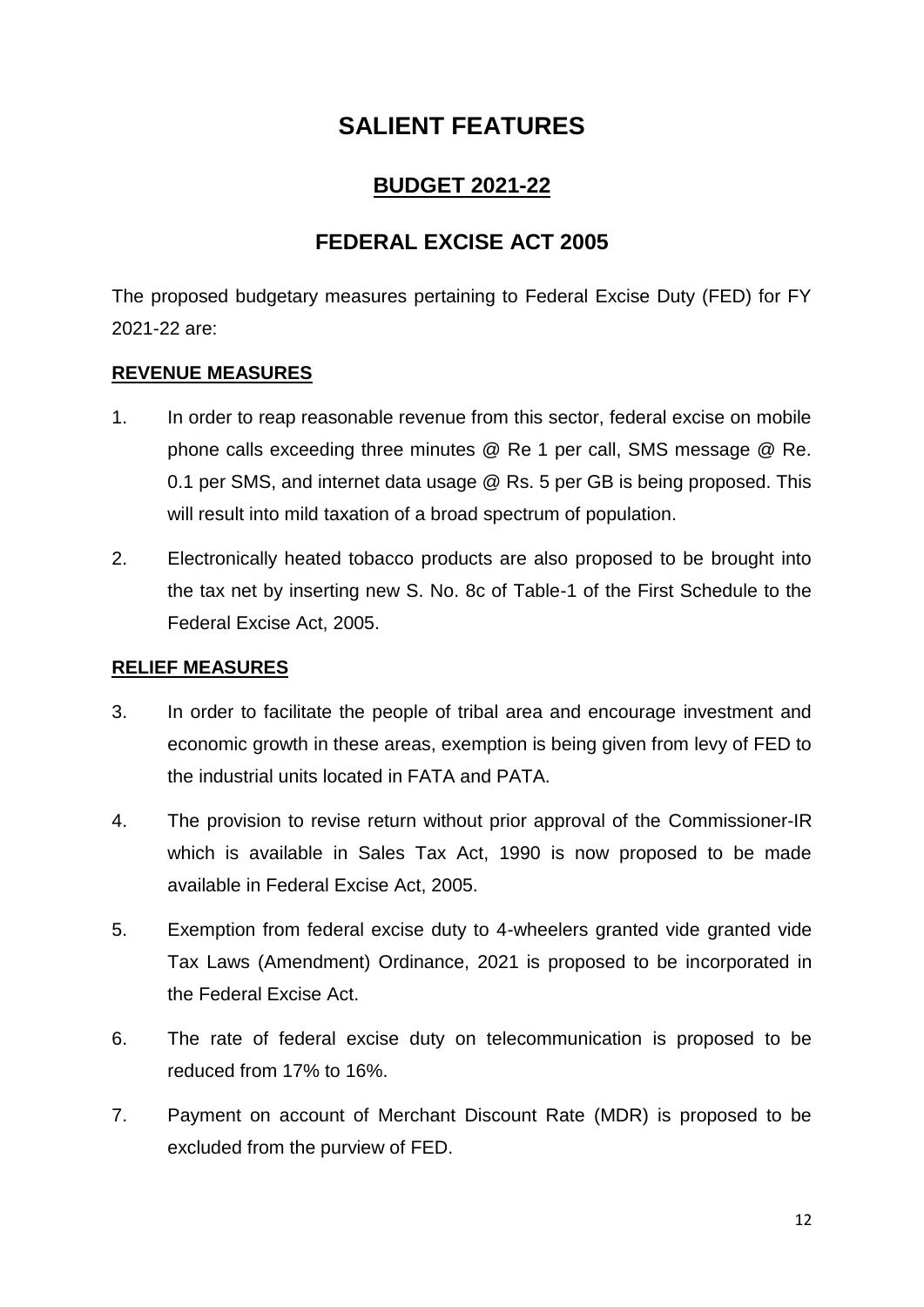- 8. For establishment of Border Sustenance Markets, exemption from federal excise duty is proposed to be granted on food related and other consumable goods.
- 9. Rising prices of locally manufactured small cars is a major concern for low earning families. Accordingly it is proposed that small cars upto engine capacity of 850cc may be exempted from federal excise duty.
- 10. In order to introduce new Export Facilitation Scheme, 2021, exemption on import and zero-rating on local supplies in respect of raw materials, components, parts and plant and machinery to registered persons is proposed.
- 11. Federal excise duty on fruit juices was imposed vide Finance Act, 2019 and resultantly, prices of juices were increased. Moreover due to pandemic, this sector is faced with adverse situation. In order to provide relief to this sector, it is proposed to withdraw federal excise duty on juices.

### **STREAMLINING MEASURES**

There are various provisions in the Federal Excise Act, 2005 which require some corrections or streamlining, while some changes are being proposed for the purpose of Ease of Doing Business for registered persons. At places some drafting errors also need to be corrected. All such measure are listed below:

| <b>S. No.</b>  | <b>Section</b>                                    | <b>Amendments proposed with Rationale</b>                 |
|----------------|---------------------------------------------------|-----------------------------------------------------------|
| 1 <sub>1</sub> | 14(4)                                             | Enabling provision has been inserted in respect of        |
|                |                                                   | request from a foreign jurisdiction under a tax treaty, a |
|                |                                                   | multilateral convention, and inter-governmental           |
|                |                                                   | agreement or similar agreement or mechanism.              |
| 2.             | 47A                                               | Provisions regarding sharing of data with foreign         |
|                |                                                   | countries on reciprocal basis were introduced through     |
|                |                                                   | Tax Laws (Amendment) Ordinance, 2021 which is now         |
|                |                                                   | being incorporated in Federal Excise Act, 2005.           |
|                | Moreover, mechanism for assistance in recovery of |                                                           |
|                |                                                   | taxes on request from foreign countries on reciprocal     |
|                |                                                   | basis is also proposed by inserting sub-section (3).      |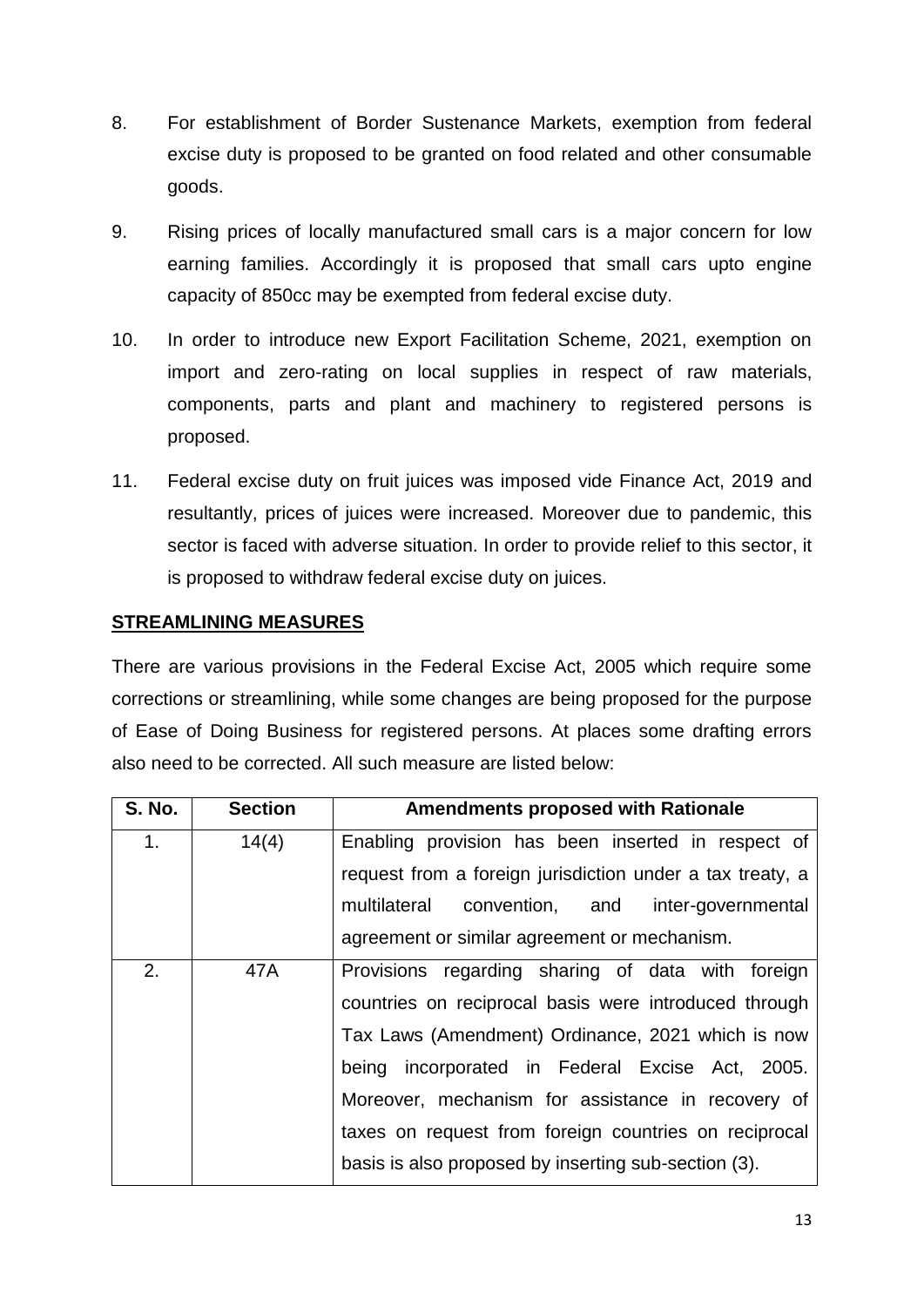| 3. | 49(2)           | Enabling provision has been inserted for authorizing and  |
|----|-----------------|-----------------------------------------------------------|
|    |                 | prescribing the manner for utilizing the fees and service |
|    |                 | charges collected under section 49(1)                     |
| 4. | S. No. 56 of    | To correct drafting error, PCT heading for filter rod has |
|    | Table-1 of the  | been substituted.                                         |
|    | First Schedule  |                                                           |
|    | to the Federal  |                                                           |
|    | Excise<br>Act,  |                                                           |
|    | 2005            |                                                           |
| 5. | Heading<br>of   | To correct drafting error, the word "Services" has been   |
|    | column $(2)$ of | substituted for the word "Goods"                          |
|    | Table-2 of the  |                                                           |
|    | First Schedule  |                                                           |
|    | to the Federal  |                                                           |
|    | Excise<br>Act,  |                                                           |
|    | 2005            |                                                           |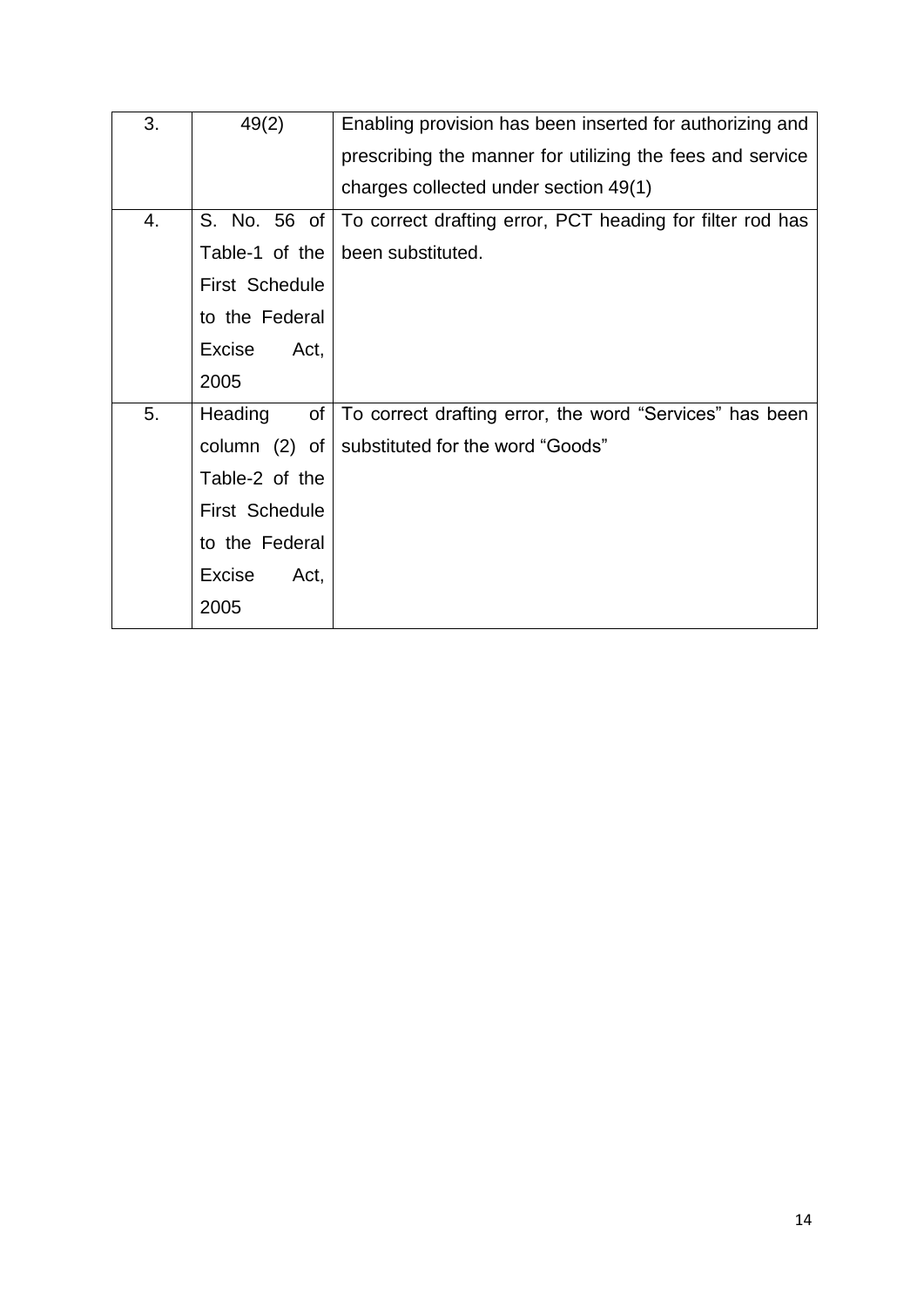## **BUDGET 2021-22**

# **ISLAMABAD CAPITAL TERRITORY (TAX ON SERVICES) ORDINANCE, 2001**

### **RELIEF MEASURES**

In order to promote and encourage IT sector, it is proposed that export of services may be zero-rated.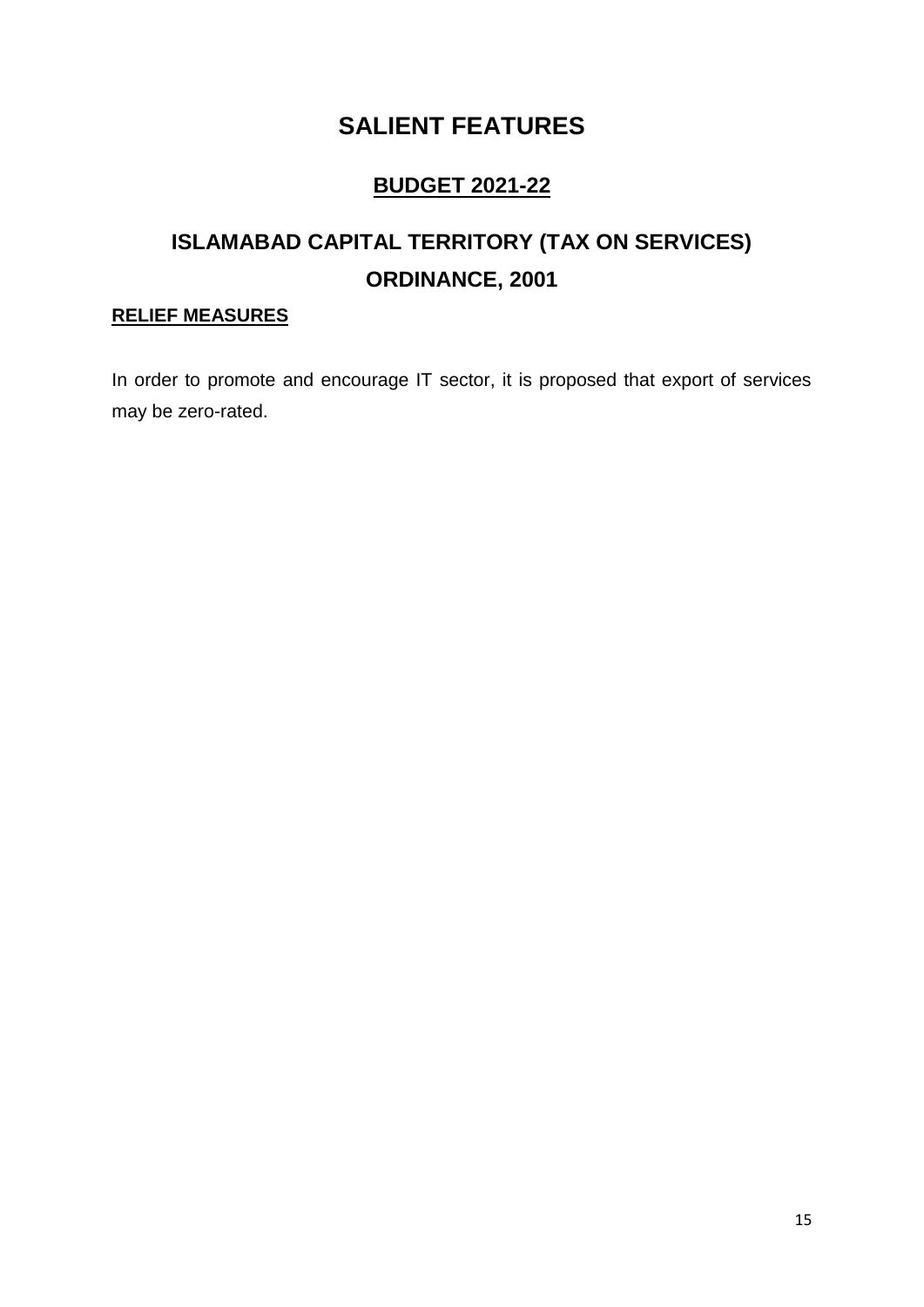### **BUDGET 2021-22**

### **INCOME TAX**

### **REVENUE MEASURES**

- Special regime for export of services at par with export of goods to be taxed @ 1% under final tax regime.
- Elimination of block taxation of property income and shift to normal tax regime.
- Reduction of block taxation on capital gain on disposal of immoveable properties if gain exceeds Rs. 20 million.
- Reduction in block taxation on interest income, if it exceeds Rs. 5 million.
- Tax on "on" money on vehicles, if vehicle is disposed without registration.
- Expansion of scope of withholding tax collection from supply chain below manufacturers and importers of specified sectors (sections 236G and 236H).
- Reduction in threshold of monthly electricity bill for withholding tax on electricity consumption from 75,000 to 25,000 from domestic users not appearing on Active Taxpayers' list.
- Removal of requirement of issuance of separate notice in concealment cases.
- Withholding of tax on rental income of sub-lessee.
- Broadening of scope of withholding agents for the purpose of collection of withholding tax on commission income (section 233).
- Streamlining withholding tax collection on sale and purchase of immoveable property (section 236C and 236K).
- Rationalization of withholding tax regime for exporters.
- Taxability of profit on debt component of GP fund and other such funds.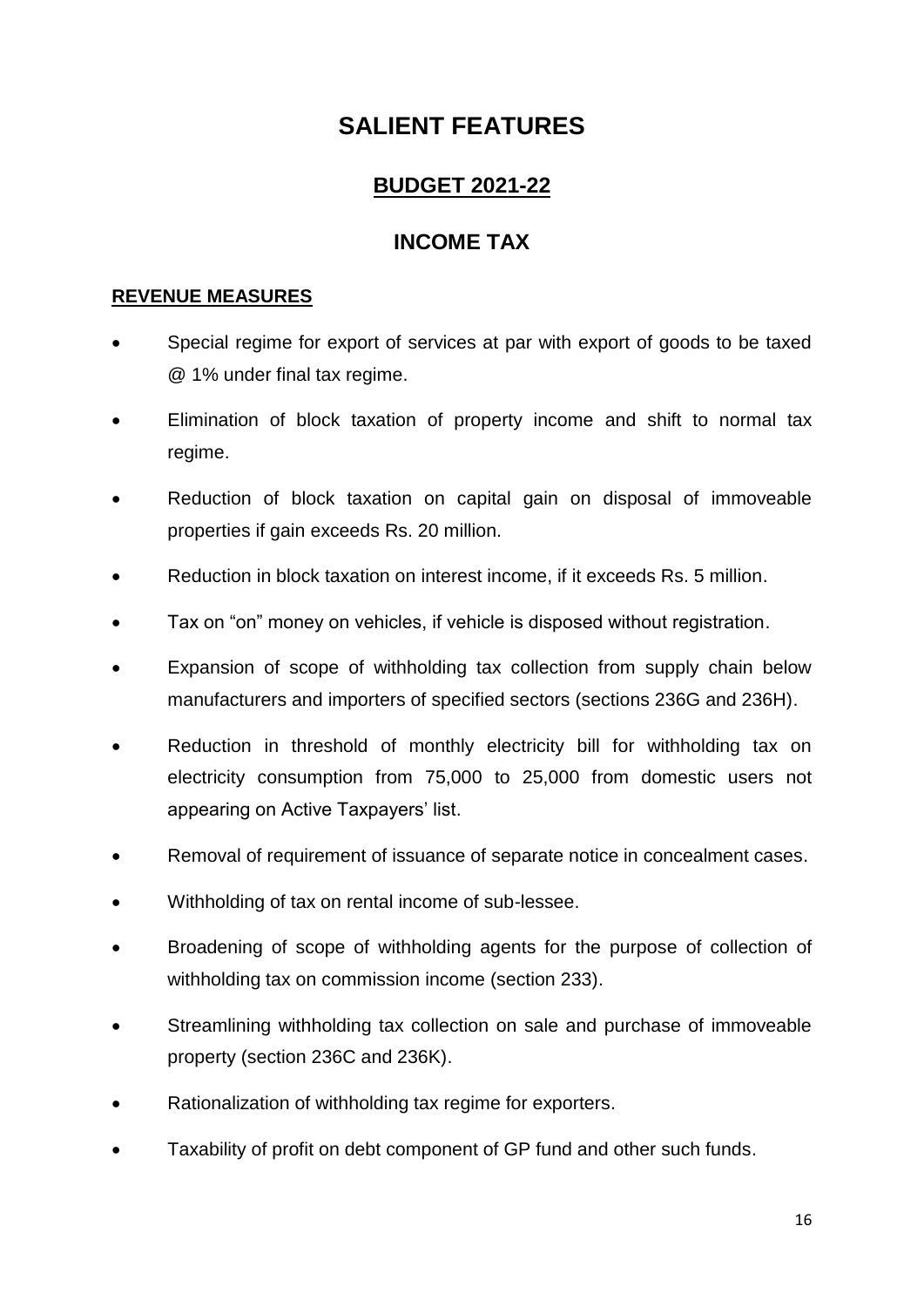- Withdrawal of personal income tax exemptions.
- During the current financial year, Tax Laws (Second Amendment) Ordinance, 2021was promulgated to implement corporate income tax reforms to provide level playing field to all businesses. Certain tax credits, concessions and exemptions were withdrawn. The provisions of the Ordinance have been made part of the Finance Bill.

### **RELIEF MEASURES**

Deletion of 12 withholding taxes

| <b>Provision</b> | <b>Description</b>                                                                                   |
|------------------|------------------------------------------------------------------------------------------------------|
| 153B             | Collection of tax on payment of royalty to residents.                                                |
| 231A             | Collection of tax on cash withdrawal.                                                                |
| 231AA            | Collection of tax on banking instruments.                                                            |
| 236P             | Collection of tax on banking transactions other than through<br>cash.                                |
| 236Y             | Collection of tax from persons remitting amounts abroad<br>through credit or debit or prepaid cards. |
| 236B             | Collection of tax on domestic air travel.                                                            |
| 236L             | Collection of tax on international air travel.                                                       |
| 236V             | Collection of tax on extraction of minerals.                                                         |
| 233A             | Collection of tax from members by a stock exchange<br>registered in Pakistan.                        |
| 233AA            | Collection of tax on marginal financing by NCCPL.                                                    |
| 234A             | Collection of tax from CNG stations.                                                                 |
| 236HA            | Collection of tax on certain petroleum products.                                                     |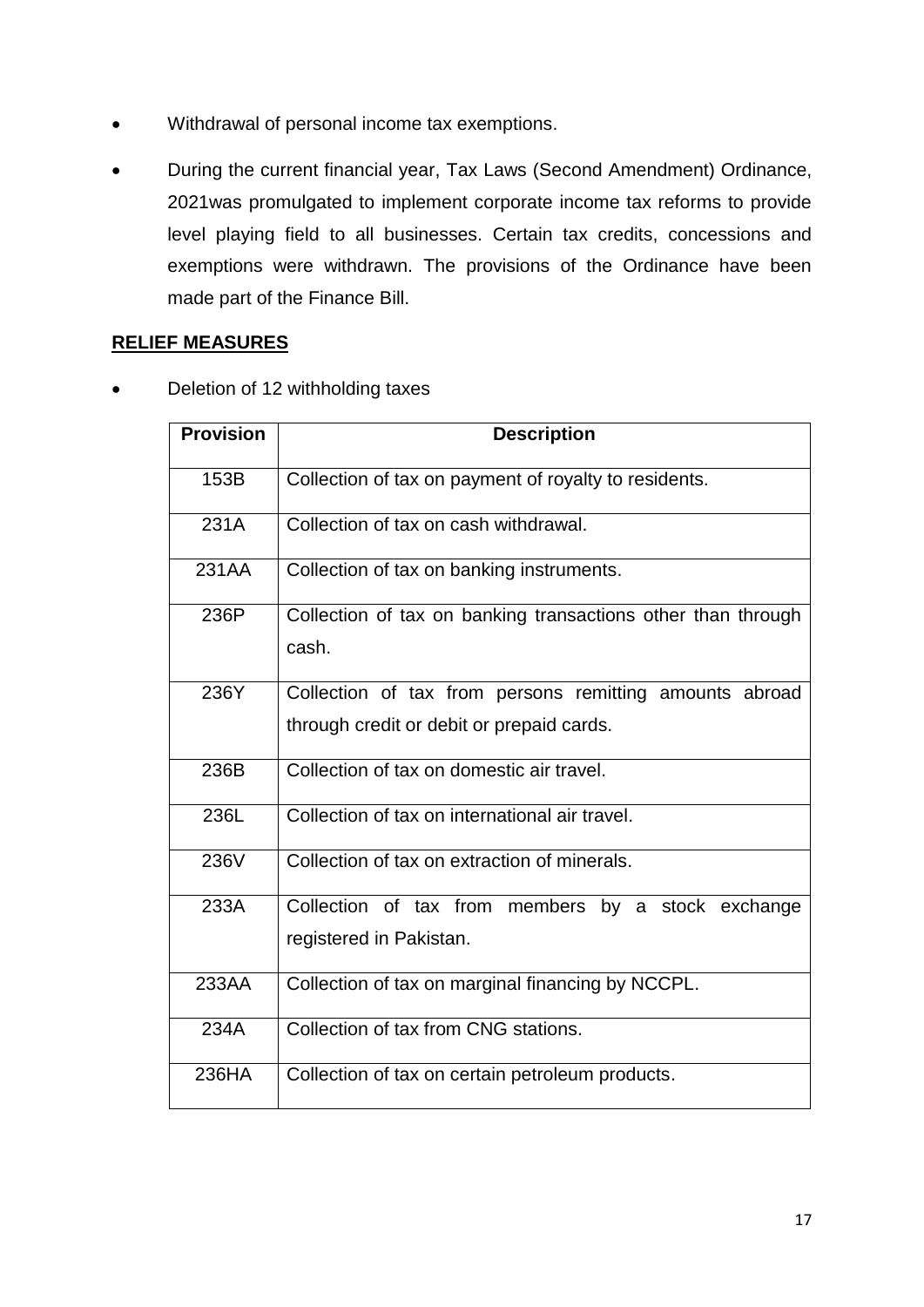Merging of 3 withholding taxes with other existing provisions

| Provision | <b>Description</b>            | Merged with                      |
|-----------|-------------------------------|----------------------------------|
| 150A      | Deduction of tax on return    | Proposed to be<br>merged<br>-in  |
|           | on investment in Sukuks.      | section 151 for residents and in |
|           |                               | section 152 for non-residents    |
|           |                               | which deal with such payments.   |
| 152A      | Deduction<br>of<br>tax<br>on  | To be merged with section 152    |
|           | for<br>foreign<br>payments    | which deals with payments to     |
|           | produced commercials.         | non-residents.                   |
| 236S      | Collection of tax on dividend | To be merged with section 150    |
|           | in specie.                    | which deals with dividend.       |
|           |                               |                                  |

- Reduction in generalized rate on Minimum Tax on Turnover basis and increase in threshold for individuals and AOPs for chargeability of minimum tax.
- Broadening of scope of IT services by inclusion of cloud computing and data storage services.
- Exemption to Special Economic Zone Enterprises from payment of minimum tax.
- Ten year tax exemption for Special Technology Zone Authority, Zone Developers and Zone Enterprises.
- Tax exemption on the import of capital goods and dividend income of private funds from investment in special technology zone enterprise.
- Introduction of special tax regime for manufacturing SMEs.
- Exemption from tax on income of deep conversion new refineries and BMR projects of existing refineries for 10 years.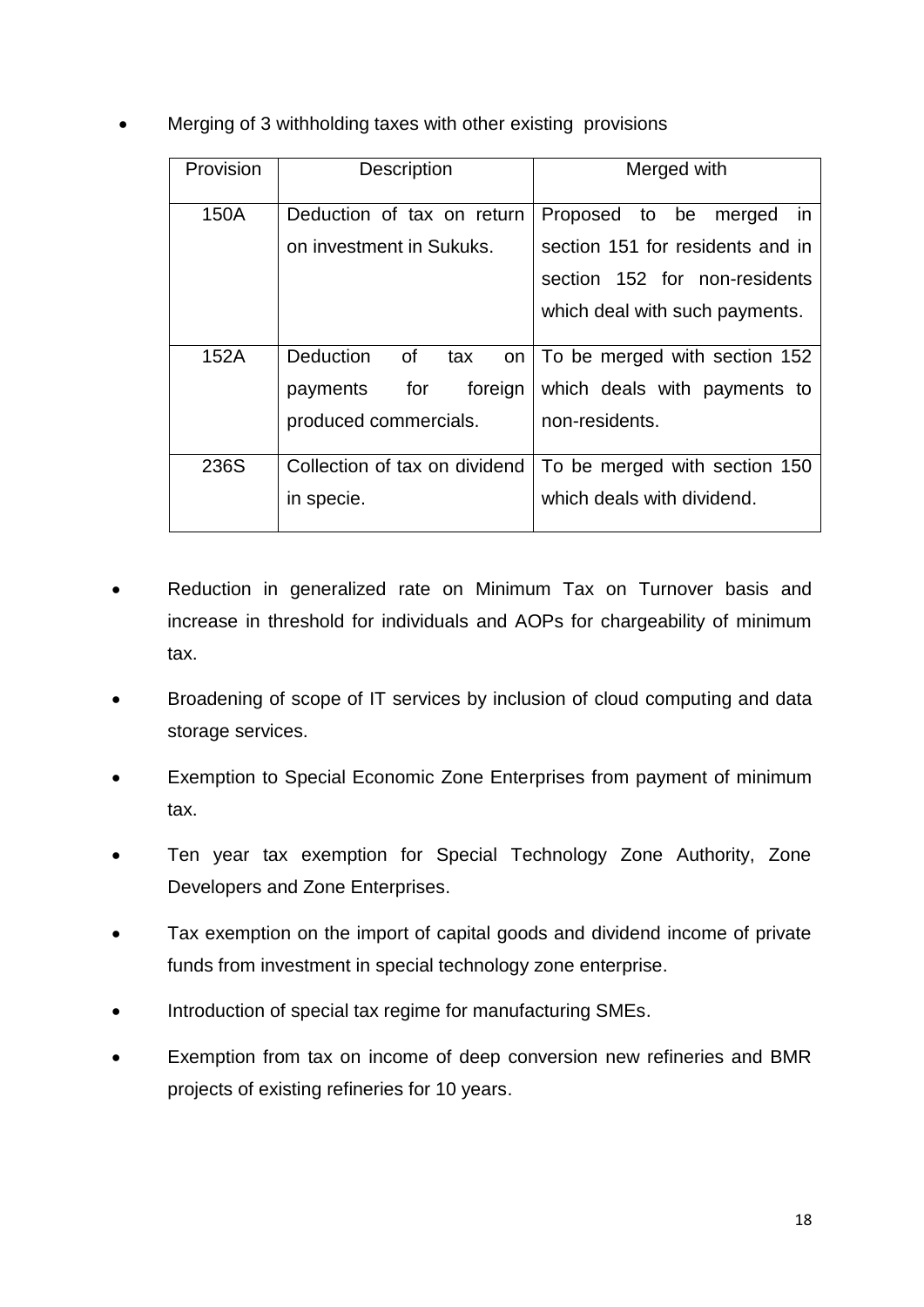- Reduced rate of withholding tax of 3% on oilfield services, warehousing services, logistic services, collateral management services and telecommunication services.
- Inclusion of telecommunication services in definition of industrial undertaking.
- Exemption to Electronic warehousing receipts traded on Pakistan Mercantile Exchange.
- Allowance of provincial WWF and WPPF as a deductible allowance while calculating income.
- Adjustment of business loss against property income.
- Unconditional grant of exemption from tax to certain organizations.
- Withdrawal of power of Commissioner to reject advance tax estimates presented by taxpayer.
- Non recognition of gain/loss on disposal of assets to non-residents under gift from relative, inheritance and agreement to live apart.
- Reduction in tax rate on capital gain tax on disposal of securities from 15% to 12.5%.
- Withdrawal of power of tax authorities to conduct inquiry under section 122(5A).
- Inclusion of live animals, raw hides and unpackaged meat in definition of agriculture produce.
- Reduction in tax liability by 25% for women entrepreneurs.
- Exemption from tax on import of books and agriculture equipment.
- Exemption from tax for bagasse fired power generating units and reduced rate of tax on dividend income from such projects.
- Extension in time limits for availing tax benefits under section 100D and Eleventh Schedule vide Income Tax (Amendment) Ordinance 2021 dated 21.02.2021 made part of the bill.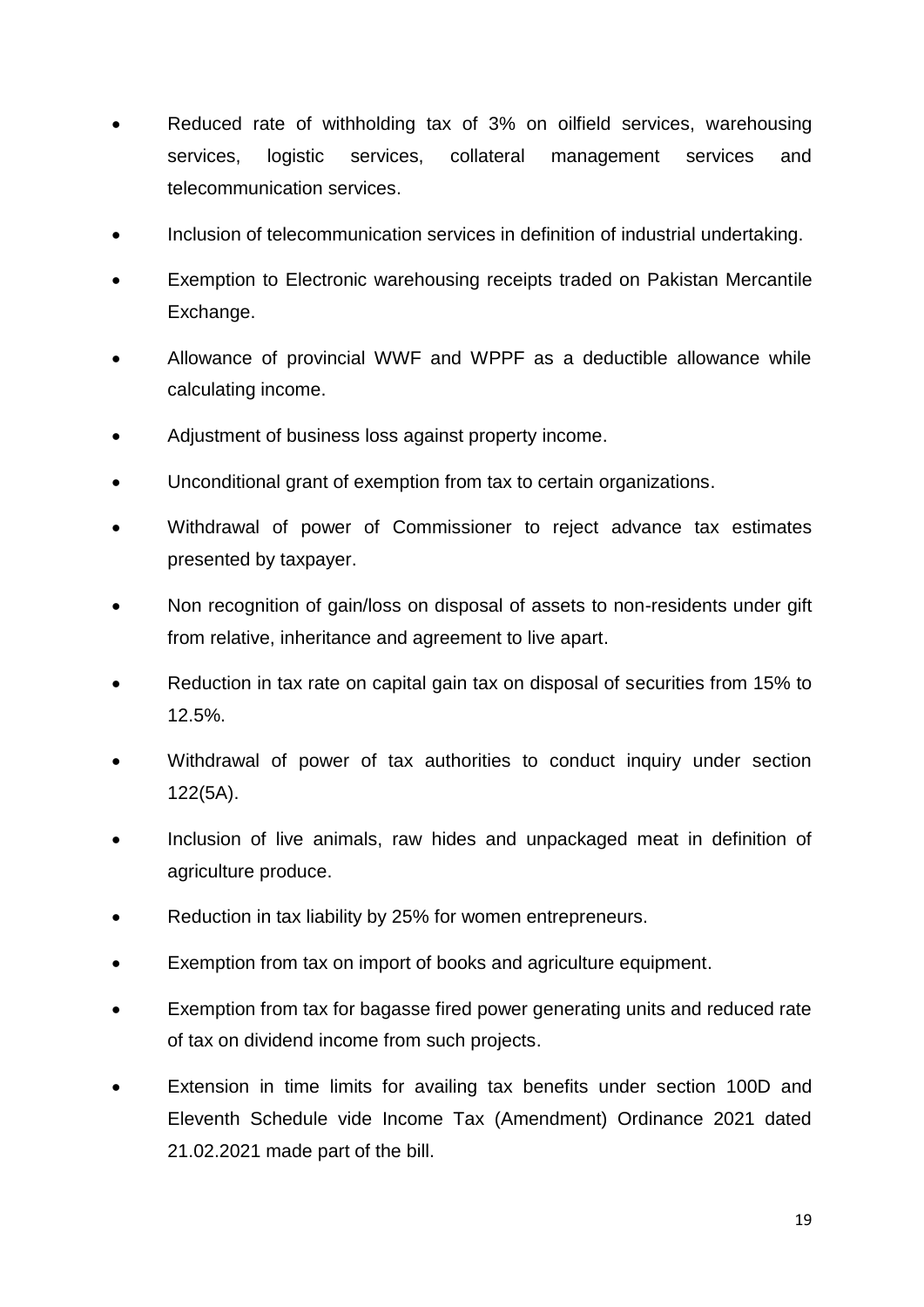Tax exemptions and concessions for Roshan digital accounts and implementation of electric vehicles and mobile phone policy implemented vide Tax Laws (Amendment) Ordinance, 2021 dated 11.02.2021 made part of bill.

### **STREAMLING MEASURES**

- Strengthening mechanism of Alternate dispute resolution.
- Elimination of requirement of filing of application for automated issuance of refund.
- Introduction of time limitation for disposal of show cause notices.
- Recording of e-hearing to be admissible evidence.
- Automated issuance of exemption certificates if application is not disposed by Commissioner within 15 days.
- Removal of requirement of updating tax profile.
- Clarity regarding taxation of income of co-operative societies from sale and services to its own members.
- Delegation of power of Federal Government to Board with the approval of Federal Minister in-charge.
- Extension of time limitation for issuance of notice for filing of return in case of foreign income or foreign assets.
- Time limitation for completion of assessment in pursuance of orders of the Commissioner.
- Streamlining measure for monitoring of withholding taxes requiring taxpayers to file online statement along with reconciliation.
- Establishment of Directorate of compliance Risk Management in FBR.

### **DOCUMENTATION MEASURES**

- Tax credit on installation of point of sale machines.
- Notification of business bank accounts made mandatory.